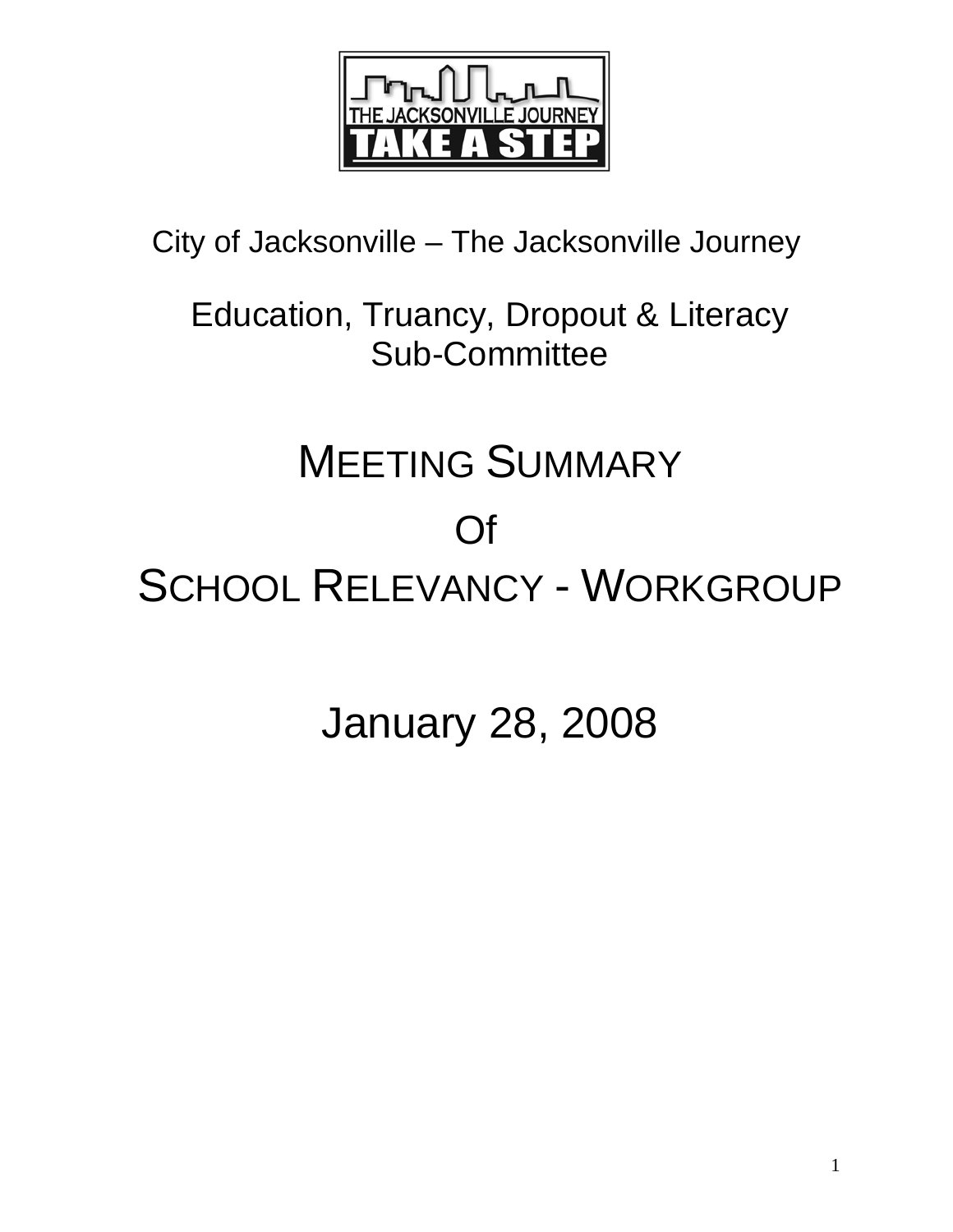PROCEEDINGS before the Jacksonville Journey – Education Subcommittee, Education Relevance Workgroup taken on Tuesday, January 28, 2008, Edward Ball Building,  $8<sup>th</sup>$  Floor, Room 825 – 214 N. Hogan Street, Jacksonville, Duval County, Florida commencing at approximately 12:05 p.m.

> **Education Relevance Workgroup** Terrie Brady, Chair Tom Majdanics, Member John Fletcher, Member Gerlieve Oliver, Member Michael Edwards, Member Robert Lee, Member Linda Lanier, Member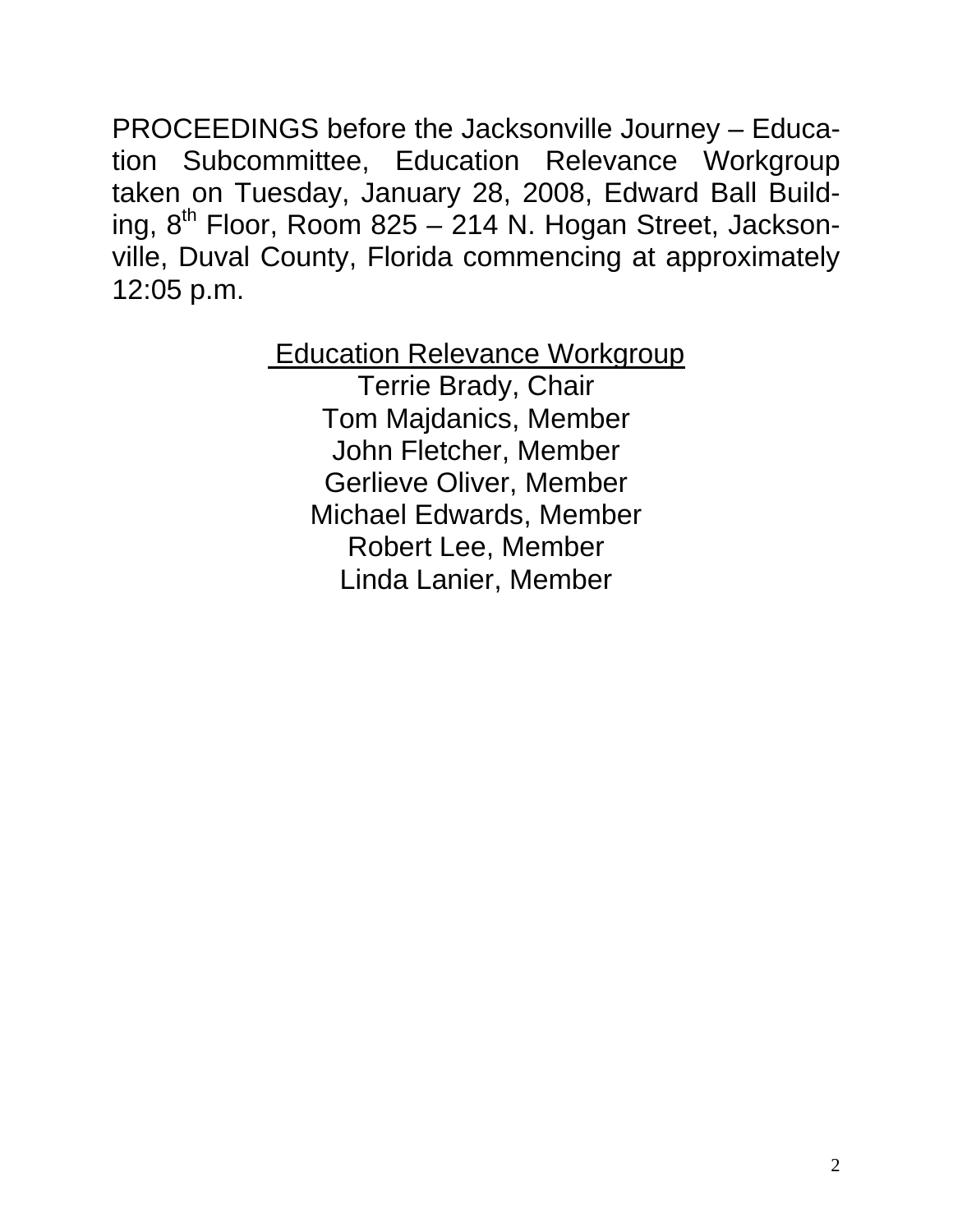# **APPEARANCES**

## **COMMITTEE CHAIRS & MEMBERS:**

TERRIE BRADY, Chair TOM MAJDANICS, Member JOHN FLETCHER, Member MICHAEL EDWARDS, Member

#### **ABSENTEE MEMBERS:**

GERLIEVE OLIVER, Member ROBERT LEE, Member LINDA LANIER, Member

# **STAFF:**

GLORIA F. BLAKE

#### **OTHERS PRESENT:**

KATHY GRAW W. EARL KITCHINGS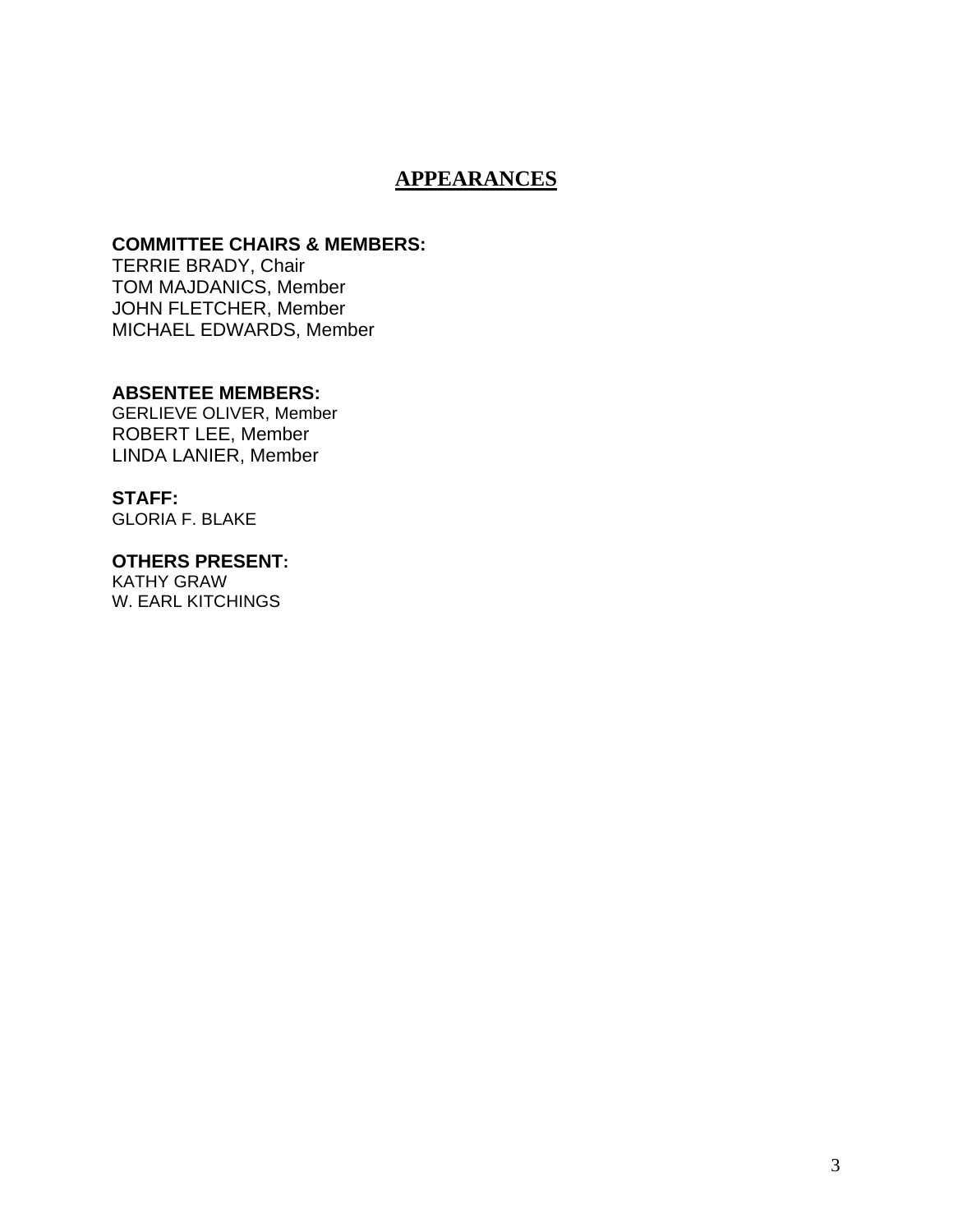## **PROCEEDINGS**

January 28, 2008

Education Sub-Committee, Education Relevance Workgroup 12:00 p.m.

**Call to Order and Comments.** The meeting began at approximately 12:05 p.m.

## **1. Review Sub-Committee Charge**

The Chairman welcomed all in attendance. She then gave a review of the topics

the sub-committee would be dealing with:

- Recruitment and Retention of Teachers
- Career Academies (getting students prepared for college)
- Drop Back In (getting over age students to come back to school)
- Challenged Schools (what can be done to help keep teachers at our challenged schools)
- Extended Day (plans to extend the school day for challenged schools; and possibly Saturday School)

The Chairman stated after the subcommittee listens to these topics they will prioritize and then quantify what this actually is and then give a report to the full committee. The subcommittee has less than five weeks to do this.

The chairman stated two representatives from the Duval County School System, Human Resources Department will be joining the meeting today. The subcommittee members will listen to their presentations on "Recruitment-Retention of Teachers".

The Chairman handed out information pamphlets for the committee to review.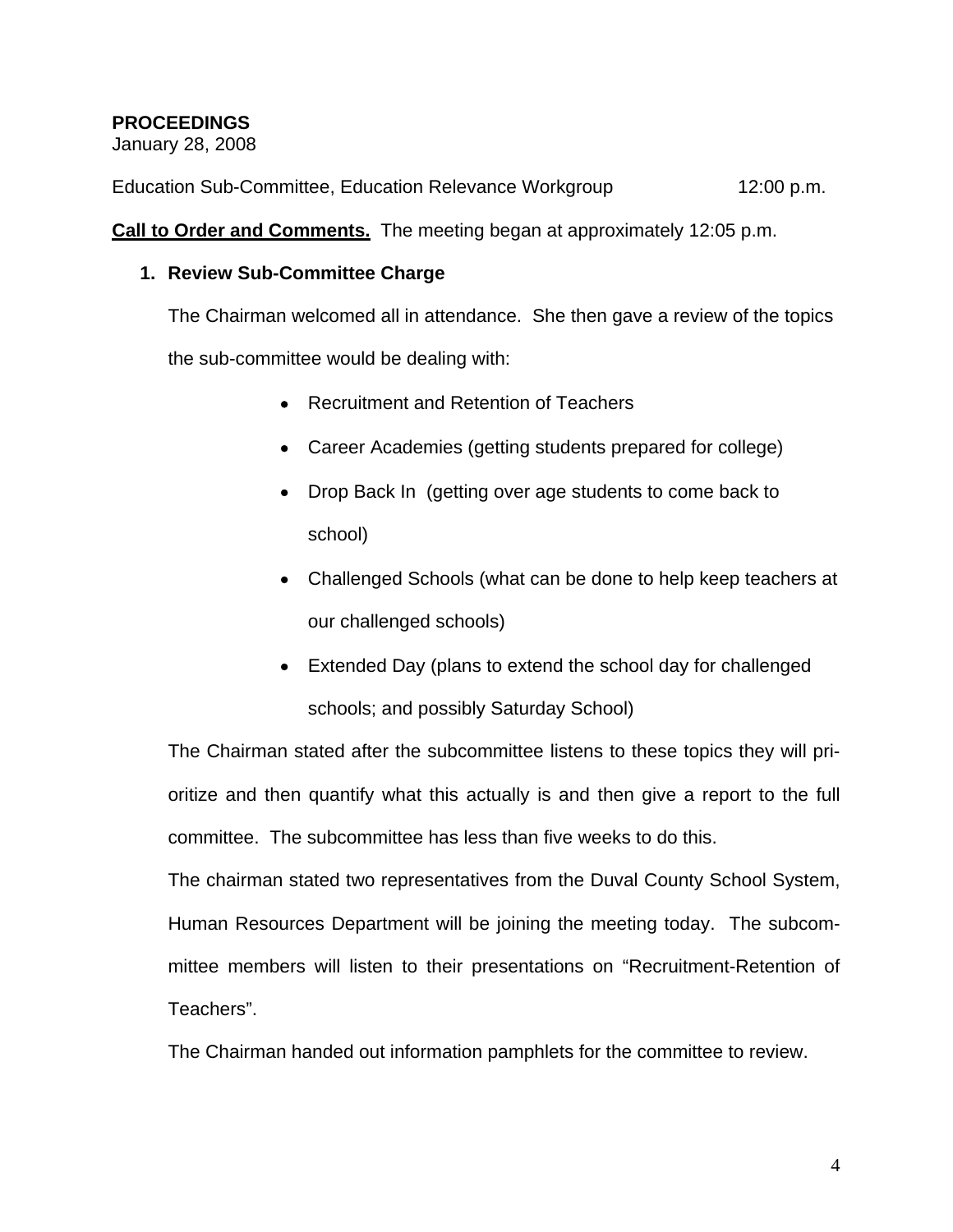# **Highlights:**

- 1,000 teachers leave the teaching profession in the United States every day;
- this has a tremendous impact on the children;
- within the next 10 years there will be 205,000 teachers needed;
- Duval County is the only county that has put together a study of what it would take to recruit the best and the brightest teachers and to keep them.

The Chairman elaborated on the outline of how the committee meeting would flow.

- Listen to the presentation
- Question and Answers
- Quantify the findings
- Prioritize the recommendations and summarize
- adjourn

## **2. Time Line Review**

The Chairman requested all members to get out their calendars and mark the following upcoming meeting dates and topics of discussion:

- Wednesday, January 30, 2008 Subcommittee 12:00 P.M. to 2:00 P.M - Room 825
- Tuesday, February 5, 2008 Full Committee 1:00 P.M. 2:00 P.M. – Room 851
- Friday, February 8, 2008 Subcommittee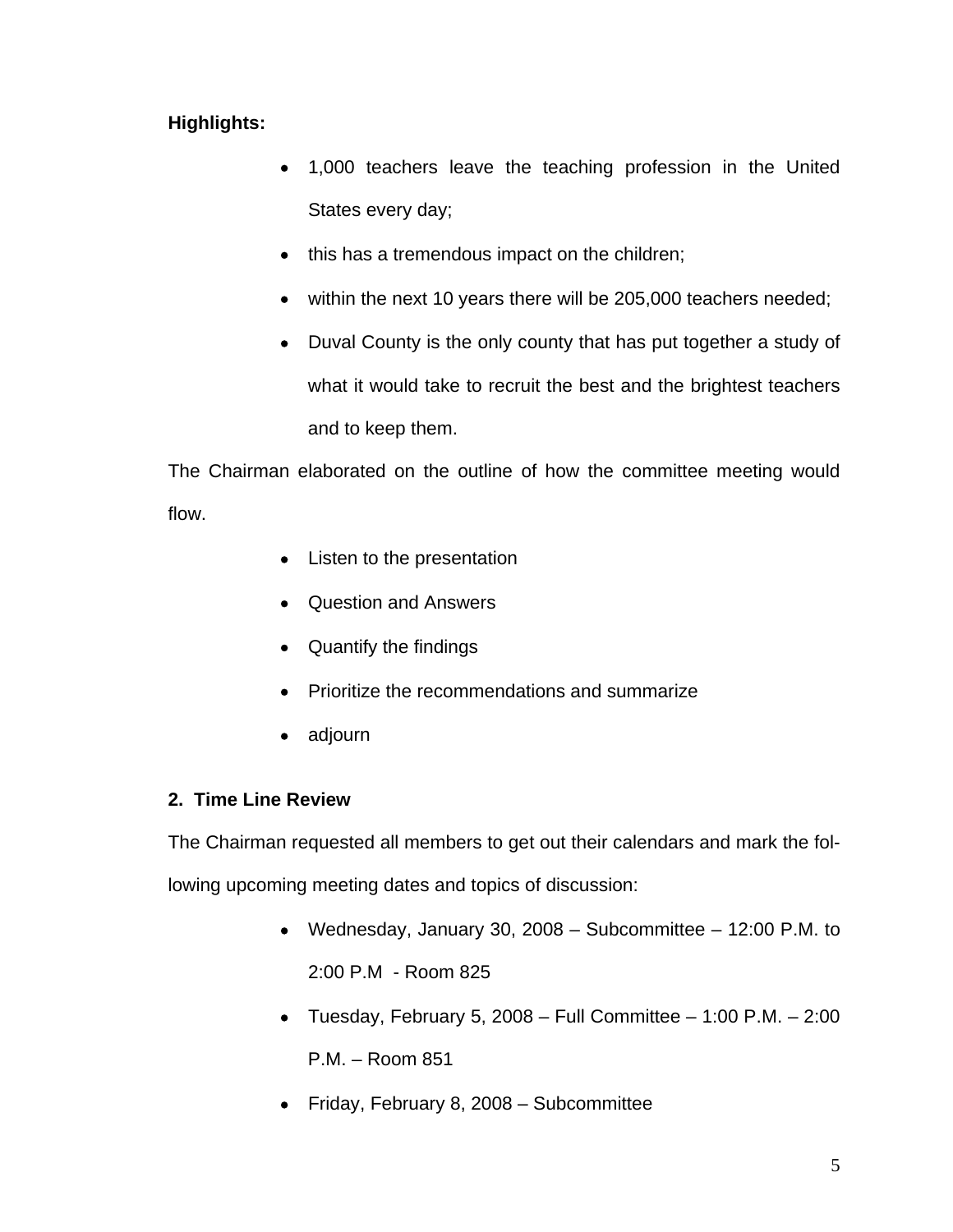- **o** Challenged Schools and Teacher Incentives and Student Performance, Guidance Counselors – 12:00 P.M. to 2:00 P.M.
- Monday, February 11, 2008 Subcommittee 12:00 P.M. to 2:00 P.M.
	- **o** Extended Day
- Tuesday, February 19, 2008 Full Committee 1:00 P.M. 3:00 P.M.

# **3. "Recruitment –Retention of Teachers"**

 The Chairman introduced Aron Muse, Director of Staffing and Jaminda Thomson, Senior Recruiter from the Duval County School Board Human Resources Department.

The packets were distributed to members present followed by a detailed discus-

sion. "The Recruitment Plan 2008"

Highlights:

- Mission Statement
- Recruitment Targets
- Challenges of Teacher Recruitment
- Areas of District Progress
- Recruitment Strategies and Methods
- Strategies for Teacher Recruitment
- Additional Recruitment Goals
- Keys to Success
- Recruitment Plan Incentives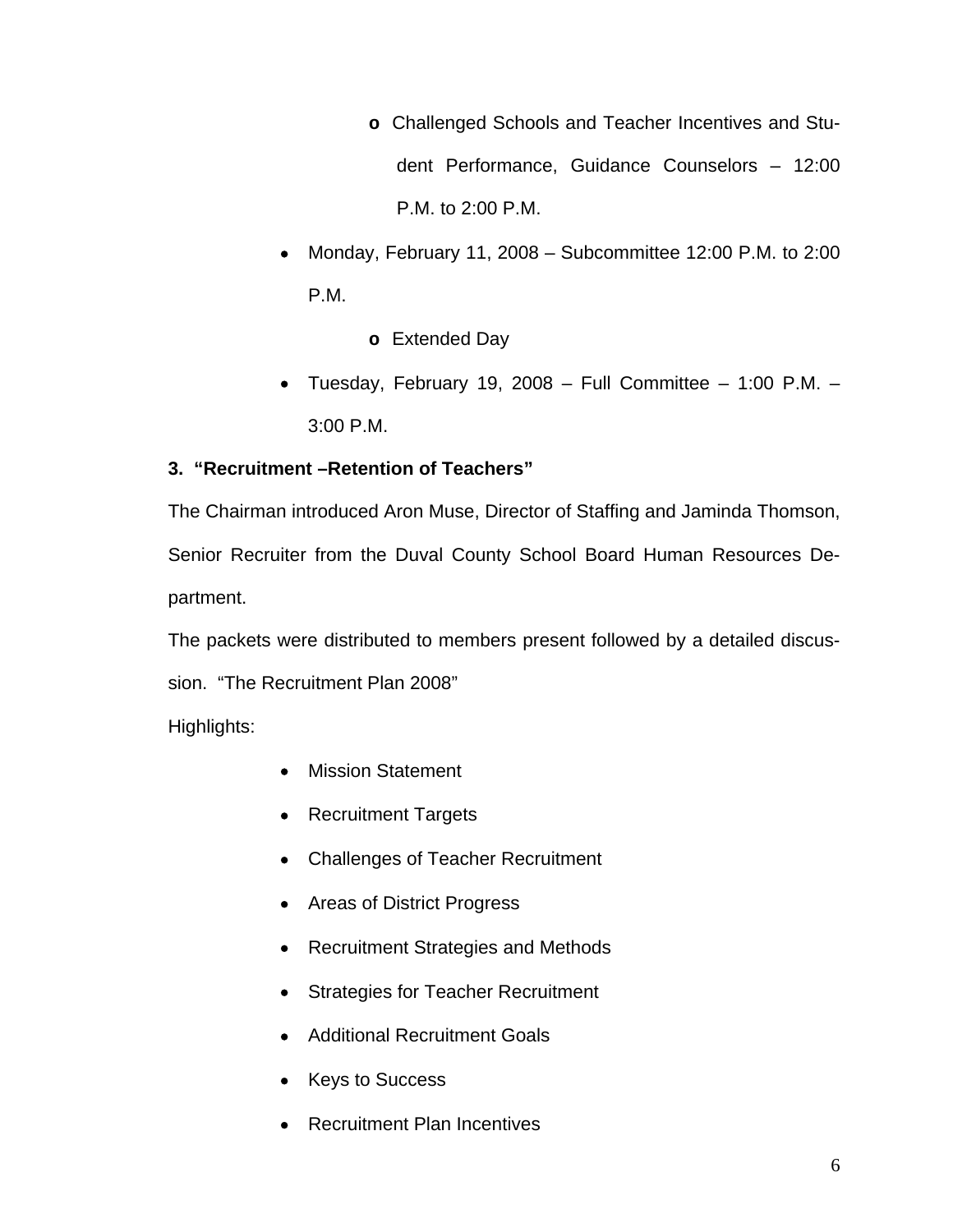The Chairman elaborated on the shortage of substitute teachers and how important it is to recruit and retain teachers. One of the most exciting programs that Duval County offers is the Job Share Program. If you value the whole person, they will be happy and more productive on the job.

## **4. Question and Answers**

The Chairman opened the floor for questions.

## **Q = According to other urban districts in the state, where does the Duval County System rank and what are some of the particulars that rank them below other districts?**

 $A =$  When it comes to the compensation package, Duval county is pretty competitive.

Our salary is competitive with Hillsborough and Dade. One of the things Duval doesn't

have is some of the local funds the others are given (for example, in some of the other

counties every teacher that signed a contract received an IPOD as a signing bonus).

The reason Duval does not have the money is the funding formulas from Tallahassee,

the declining enrollment and federal money.

## **Q = What is the non-retirement related turnover in our district as compared to other districts?**

**A** = There are several factors: the 97 Day Glitch rule, which states an employee can be

fired without cause after the first 97 days; people that just can not handle the job and

leave; those that go on medical leave, leave of absence, transfer and/or resignation.

The Chairman stated she will bring those exact numbers to the next meeting.

## **Q = What are the chances of putting a counseling component in place for the teachers themselves?**

## **Q = What about the school system trying to create a cash flow system for itself?**

**A =** There is already in place an EAP and a wellness division.